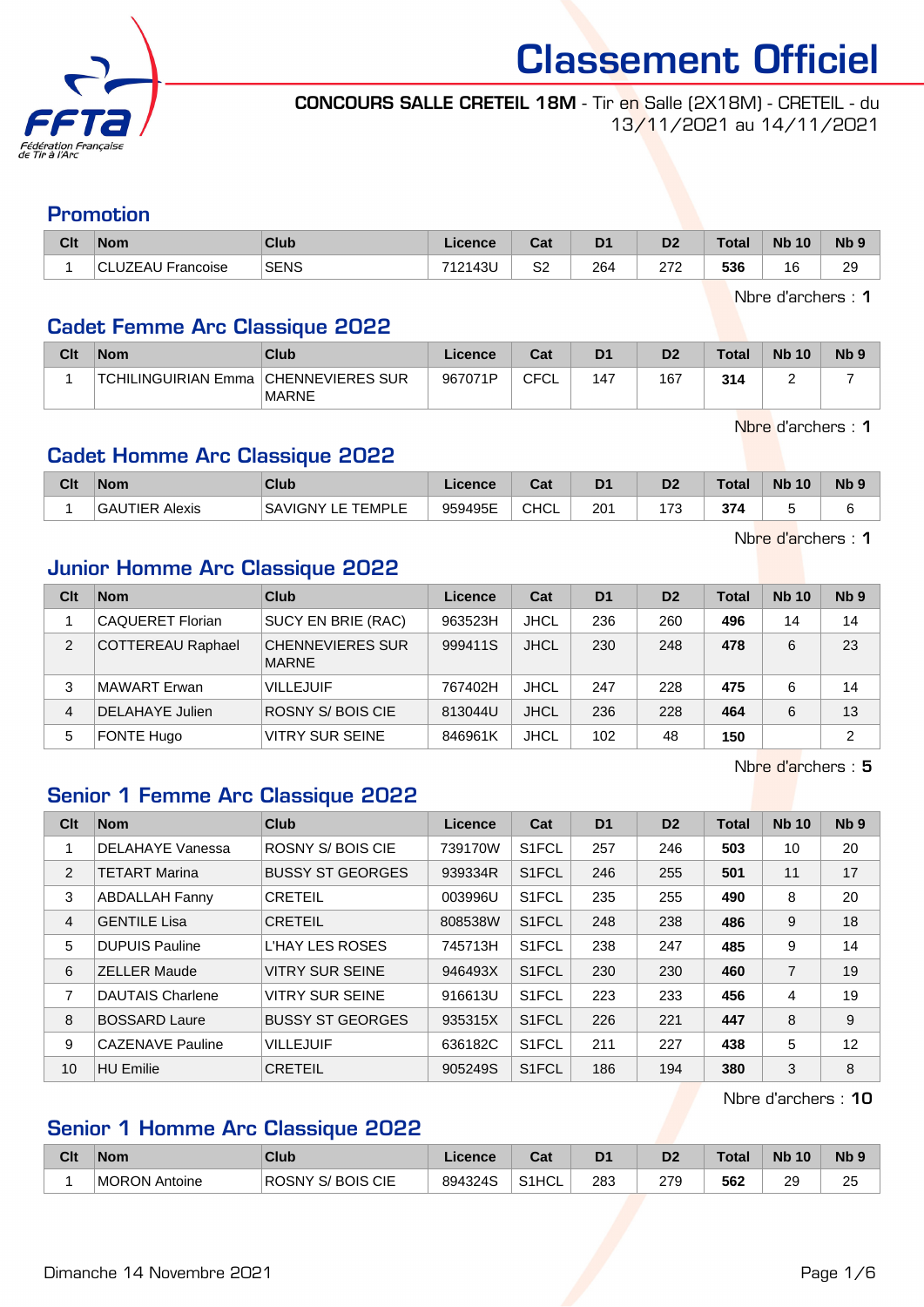

CONCOURS SALLE CRETEIL 18M - Tir en Salle (2X18M) - CRETEIL - du 13/11/2021 au 14/11/2021

## Senior 1 Homme Arc Classique 2022 (Suite)

| Clt            | <b>Nom</b>                              | <b>Club</b>                             | Licence | Cat                | D <sub>1</sub> | D <sub>2</sub> | <b>Total</b> | <b>Nb 10</b> | N <sub>b</sub> <sub>9</sub> |
|----------------|-----------------------------------------|-----------------------------------------|---------|--------------------|----------------|----------------|--------------|--------------|-----------------------------|
| 2              | <b>LAFORCE Clement</b>                  | <b>PARIS TROIS LYS</b>                  | 399596U | S <sub>1</sub> HCL | 272            | 283            | 555          | 31           | 16                          |
| 3              | <b>HERZOG-LENOIR</b><br><b>Baptiste</b> | <b>PARIS 12 ARC CLUB</b>                | 968186B | S <sub>1</sub> HCL | 260            | 265            | 525          | 12           | 27                          |
| 4              | AGAPOFF Sergei                          | <b>CRETEIL</b>                          | 611515R | S <sub>1</sub> HCL | 269            | 253            | 522          | 20           | 17                          |
| 5              | <b>MASSON Francois</b>                  | CHEVILLY LARUE                          | 936653B | S <sub>1</sub> HCL | 258            | 260            | 518          | 14           | 27                          |
| 6              | <b>DEBLEDS Mathieu</b>                  | SUCY EN BRIE (RAC)                      | 362765K | S <sub>1</sub> HCL | 246            | 267            | 513          | 13           | 20                          |
| $\overline{7}$ | <b>DENIS Jerome</b>                     | <b>VITRY SUR SEINE</b>                  | 435423L | S1HCL              | 235            | 264            | 499          | 18           | 17                          |
| 8              | <b>CORCY Jonathan</b>                   | <b>BUSSY ST GEORGES</b>                 | 911436S | S <sub>1</sub> HCL | 247            | 251            | 498          | 7            | 26                          |
| 9              | <b>ARNOUX Leopold</b>                   | <b>CRETEIL</b>                          | 968856E | S <sub>1</sub> HCL | 224            | 215            | 439          | 3            | 14                          |
| 10             | <b>BOUILLET Clement</b>                 | <b>CHENNEVIERES SUR</b><br><b>MARNE</b> | 013279J | S <sub>1</sub> HCL | 232            | 199            | 431          | 8            | 11                          |

Nbre d'archers : 10

# Senior 2 Femme Arc Classique 2022

| Clt            | <b>Nom</b>                | <b>Club</b>                             | Licence | Cat                | D <sub>1</sub> | D <sub>2</sub> | <b>Total</b> | <b>Nb 10</b>   | N <sub>b</sub> <sub>9</sub> |
|----------------|---------------------------|-----------------------------------------|---------|--------------------|----------------|----------------|--------------|----------------|-----------------------------|
| 1              | <b>BARTOLINI Florence</b> | <b>MONTFERMEIL</b>                      | 773726G | S <sub>2</sub> FCL | 260            | 258            | 518          | 17             | 17                          |
| 2              | PARK Da Jung              | <b>IVRY SUR SEINE</b>                   | 833776D | S <sub>2</sub> FCL | 250            | 249            | 499          | 9              | 22                          |
| 3              | <b>WINIARSKI Muriel</b>   | <b>VITRY SUR SEINE</b>                  | 847005H | S <sub>2</sub> FCL | 246            | 246            | 492          | 13             | 12                          |
| $\overline{4}$ | <b>GARCIA Valerie</b>     | ROSNY S/BOIS CIE                        | 813038M | S <sub>2</sub> FCL | 236            | 238            | 474          | 12             | 21                          |
| 5              | <b>FREMONT Valerie</b>    | <b>PARIS 13 USMT</b>                    | 798165W | S <sub>2</sub> FCL | 234            | 235            | 469          | $\overline{7}$ | 17                          |
| 6              | <b>SAROCHUS Blandine</b>  | <b>CRETEIL</b>                          | 848073U | S <sub>2</sub> FCL | 228            | 235            | 463          | $\overline{4}$ | 16                          |
| 7              | <b>SABBAGH Caroline</b>   | <b>PARIS TROIS LYS</b>                  | 969784N | S <sub>2</sub> FCL | 202            | 246            | 448          | 9              | 10                          |
| 8              | <b>PROTAT Celine</b>      | <b>PARIS 13 USMT</b>                    | 838433R | S <sub>2</sub> FCL | 193            | 180            | 373          | 3              | 10                          |
| 9              | <b>HUVEY Nathalie</b>     | <b>CHENNEVIERES SUR</b><br><b>MARNE</b> | 009770V | S <sub>2</sub> FCL | 152            | 184            | 336          | 1              | 8                           |
| 10             | <b>LIRET Anne</b>         | <b>VILLEJUIF</b>                        | 959719Y | S <sub>2</sub> FCL | 122            | 123            | 245          | $\mathbf{1}$   | 3                           |

Nbre d'archers : 10

### Senior 2 Homme Arc Classique 2022

| Clt            | <b>Nom</b>                 | Club                    | Licence | Cat                | D <sub>1</sub> | D <sub>2</sub> | <b>Total</b> | <b>Nb 10</b> | N <sub>b</sub> <sub>9</sub> |
|----------------|----------------------------|-------------------------|---------|--------------------|----------------|----------------|--------------|--------------|-----------------------------|
|                | LE LEZ Jean Marc           | <b>BUSSY ST GEORGES</b> | 835541X | S <sub>2</sub> HCL | 275            | 274            | 549          | 25           | 22                          |
| 2              | LEFEUVRE Dominique         | <b>IVRY SUR SEINE</b>   | 843523Y | S <sub>2</sub> HCL | 277            | 272            | 549          | 23           | 25                          |
| 3              | <b>VANNIER Pascal</b>      | <b>FRESNES ARCHERS</b>  | 413352W | S <sub>2</sub> HCL | 271            | 276            | 547          | 28           | 17                          |
| $\overline{4}$ | EGEAY Marc                 | <b>CRETEIL</b>          | 698676F | S <sub>2</sub> HCL | 263            | 262            | 525          | 10           | 31                          |
| 5              | <b>PILLAULT Sebastien</b>  | <b>IVRY SUR SEINE</b>   | 911042N | S <sub>2</sub> HCL | 254            | 267            | 521          | 13           | 27                          |
| 6              | <b>FILLEUL Herve</b>       | <b>MONTFERMEIL</b>      | 656334G | S <sub>2</sub> HCL | 253            | 253            | 506          | 11           | 28                          |
| 7              | <b>MENNESSIER Frederic</b> | <b>TOURNAN EN BRIE</b>  | 909456P | S <sub>2</sub> HCL | 240            | 263            | 503          | 14           | 21                          |
| 8              | <b>GROUASIL Marc</b>       | <b>VILLEJUIF</b>        | 870808F | S <sub>2</sub> HCL | 252            | 248            | 500          | 16           | 14                          |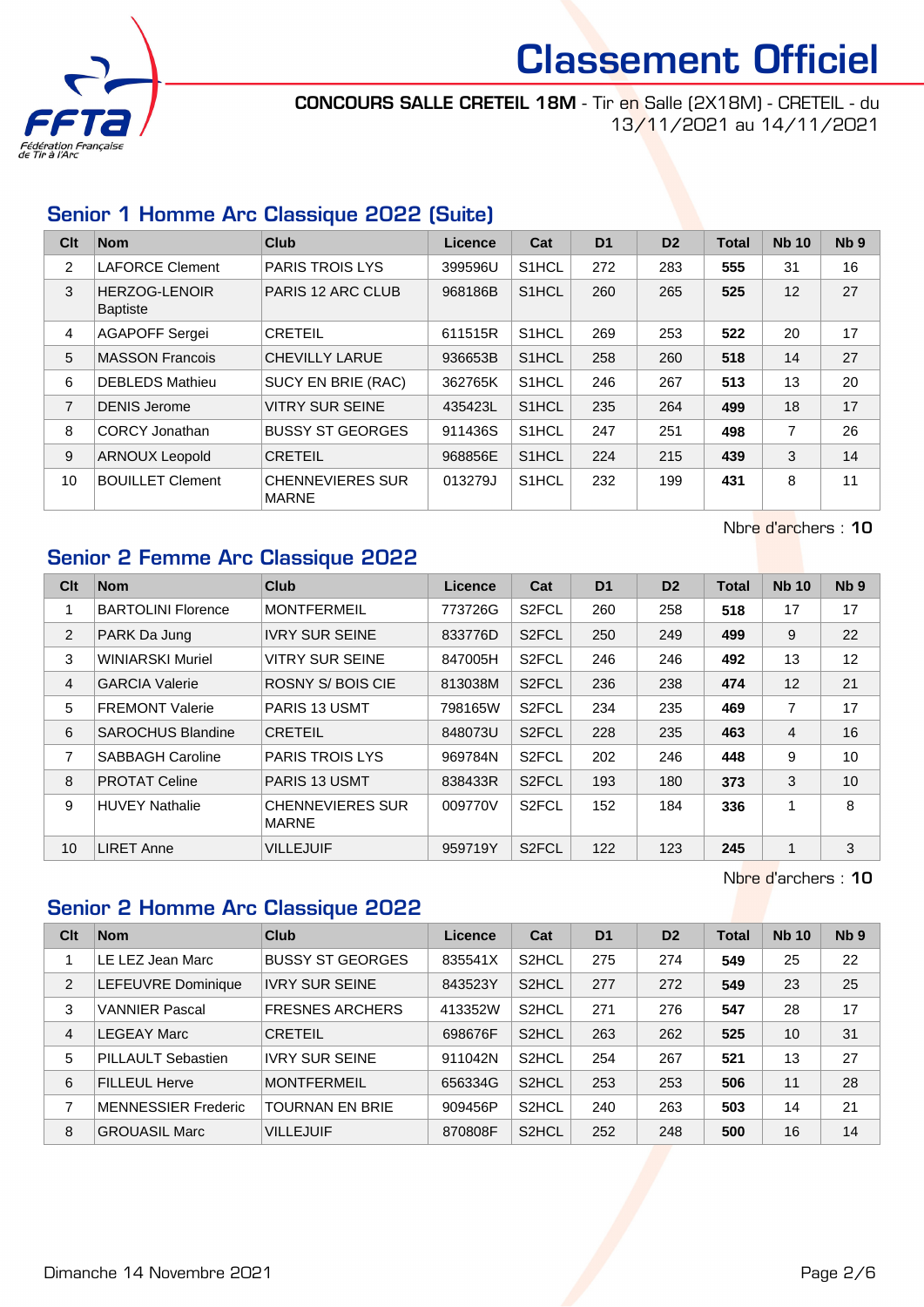

CONCOURS SALLE CRETEIL 18M - Tir en Salle (2X18M) - CRETEIL - du 13/11/2021 au 14/11/2021

## Senior 2 Homme Arc Classique 2022 (Suite)

| C <sub>it</sub> | <b>Nom</b>                                    | <b>Club</b>                             | Licence | Cat                | D <sub>1</sub> | D <sub>2</sub> | <b>Total</b> | <b>Nb 10</b>   | N <sub>b</sub> <sub>9</sub> |
|-----------------|-----------------------------------------------|-----------------------------------------|---------|--------------------|----------------|----------------|--------------|----------------|-----------------------------|
| 9               | <b>MARSIN David</b>                           | <b>CRETEIL</b>                          | 951982N | S2HCL              | 243            | 253            | 496          | 3              | 23                          |
| 10 <sup>1</sup> | <b>FOLLIET Gael</b>                           | <b>FONTENAY S/BOIS CIE</b>              | 293471R | S2HCL              | 222            | 268            | 490          | 10             | 23                          |
| 11              | <b>CHAPELLE Jerome</b>                        | <b>CRETEIL</b>                          | 892483R | S2HCL              | 247            | 242            | 489          | 9              | 21                          |
| 12 <sup>°</sup> | <b>LAVAL Mikael</b>                           | <b>L'HAY LES ROSES</b>                  | 905248R | S2HCL              | 243            | 237            | 480          | $\overline{7}$ | 20                          |
| 13              | <b>ROBERT Olivier</b>                         | <b>ROSNY S/BOIS CIE</b>                 | 935595B | S2HCL              | 238            | 242            | 480          | 6              | 18                          |
| 14              | BERBEROVIC Esad                               | PARIS 18EME                             | 863423D | S2HCL              | 236            | 238            | 474          | 9              | 16                          |
| 15              | <b>HERRERA Gilles</b>                         | <b>CHENNEVIERES SUR</b><br><b>MARNE</b> | 028523D | S2HCL              | 232            | 235            | 467          | $\overline{7}$ | 14                          |
| 16              | <b>LAGADU Loic</b>                            | <b>CRETEIL</b>                          | 901785B | S2HCL              | 239            | 225            | 464          | 6              | 14                          |
| 17              | <b>CAQUERET Christophe</b>                    | SUCY EN BRIE (RAC)                      | 971568C | S2HCL              | 228            | 232            | 460          | 9              | 10                          |
| 18              | <b>BETTIOL Stephane</b>                       | <b>PARIS 13 USMT</b>                    | 971867C | S2HCL              | 222            | 228            | 450          | 9              | 20                          |
| 19              | <b>CONTAL Etienne</b>                         | <b>L'HAY LES ROSES</b>                  | 938962L | S2HCL              | 225            | 205            | 430          | 3              | 14                          |
| 20              | <b>HUMANN Emilien</b>                         | <b>VINCENNES</b>                        | 349470J | S2HCL              | 182            | 227            | 409          | 6              | 9                           |
| 21              | <b>BUZELLAY Christophe</b>                    | <b>ROSNY S/BOIS CIE</b>                 | 984226L | S2HCL              | 204            | 204            | 408          | 3              | 10                          |
| 22              | <b>GAUTIER Maurice</b>                        | <b>SAVIGNY LE TEMPLE</b>                | 976058H | S2HCL              | 184            | 217            | 401          | 10             | 10                          |
| 23              | <b>BRIAND Christophe</b>                      | <b>CRETEIL</b>                          | 877216W | S2HCL              | 189            | 200            | 389          | 6              | 11                          |
| 24              | <b>VERNHES-</b><br><b>LERMUSIAUX Aurelien</b> | PARIS 18EME                             | 016601V | S2HCL              | 188            | 192            | 380          | 4              | 9                           |
| 25              | <b>TCHILINGUIRIAN Patrick</b>                 | <b>CHENNEVIERES SUR</b><br><b>MARNE</b> | 990600P | S <sub>2</sub> HCL | 160            | 164            | 324          | $\overline{2}$ | 6                           |

Nbre d'archers : 25

### Senior 3 Femme Arc Classique 2022

| Clt | <b>Nom</b>               | Club                       | Licence | Cat                | D <sub>1</sub> | D <sub>2</sub> | Total | <b>Nb 10</b> | Nb <sub>9</sub> |
|-----|--------------------------|----------------------------|---------|--------------------|----------------|----------------|-------|--------------|-----------------|
|     | <b>STOLINSKI Marie</b>   | ROSNY S/BOIS CSL           | 418541L | S3FCL              | 243            | 245            | 488   |              | 22              |
| 2   | <b>LAUGIER Catherine</b> | <b>PARIS TROIS LYS</b>     | 359088N | S <sub>3</sub> FCL | 233            | 242            | 475   | 5            | 24              |
|     | <b>PAGNOUX Chantal</b>   | PARIS 18EME                | 656508W | S3FCL              | 193            | 230            | 423   | 8            | 9               |
| 4   | <b>PELIEU Catherine</b>  | <b>PARIS ASRTL</b>         | 693437L | S <sub>3</sub> FCL | 196            | 219            | 415   |              |                 |
| 5   | <b>FOLLIET Annie</b>     | <b>FONTENAY S/BOIS CIE</b> | 797275D | S3FCL              | 229            | 164            | 393   | 9            | 10              |

Nbre d'archers : 5

# Senior 3 Homme Arc Classique 2022

| Clt            | <b>Nom</b>                 | Club                      | Licence | Cat                | D <sub>1</sub> | D <sub>2</sub> | <b>Total</b> | <b>Nb 10</b> | Nb <sub>9</sub> |
|----------------|----------------------------|---------------------------|---------|--------------------|----------------|----------------|--------------|--------------|-----------------|
|                | <b>JEANNEY Martial</b>     | <b>MONTFERMEIL</b>        | 079586G | S3HCL              | 255            | 260            | 515          | 15           | 20              |
| $\mathfrak{p}$ | <b>LOPEZ NUNEZ Manuel</b>  | <b>MONTFERMEIL</b>        | 939936V | S <sub>3</sub> HCL | 257            | 252            | 509          | 15           | 21              |
|                | <b>HOENI Jean Francois</b> | PARIS 13 USMT             | 633106J | S3HCL              | 257            | 252            | 509          | 8            | 24              |
| 4              | <b>BETRY Guy</b>           | <b>VILLIERS SUR MARNE</b> | 902490T | S3HCL              | 249            | 257            | 506          | 12           | 22              |
| 5              | <b>SERGENT Pascal</b>      | CRETEIL                   | 233207L | S3HCL              | 248            | 249            | 497          |              | 21              |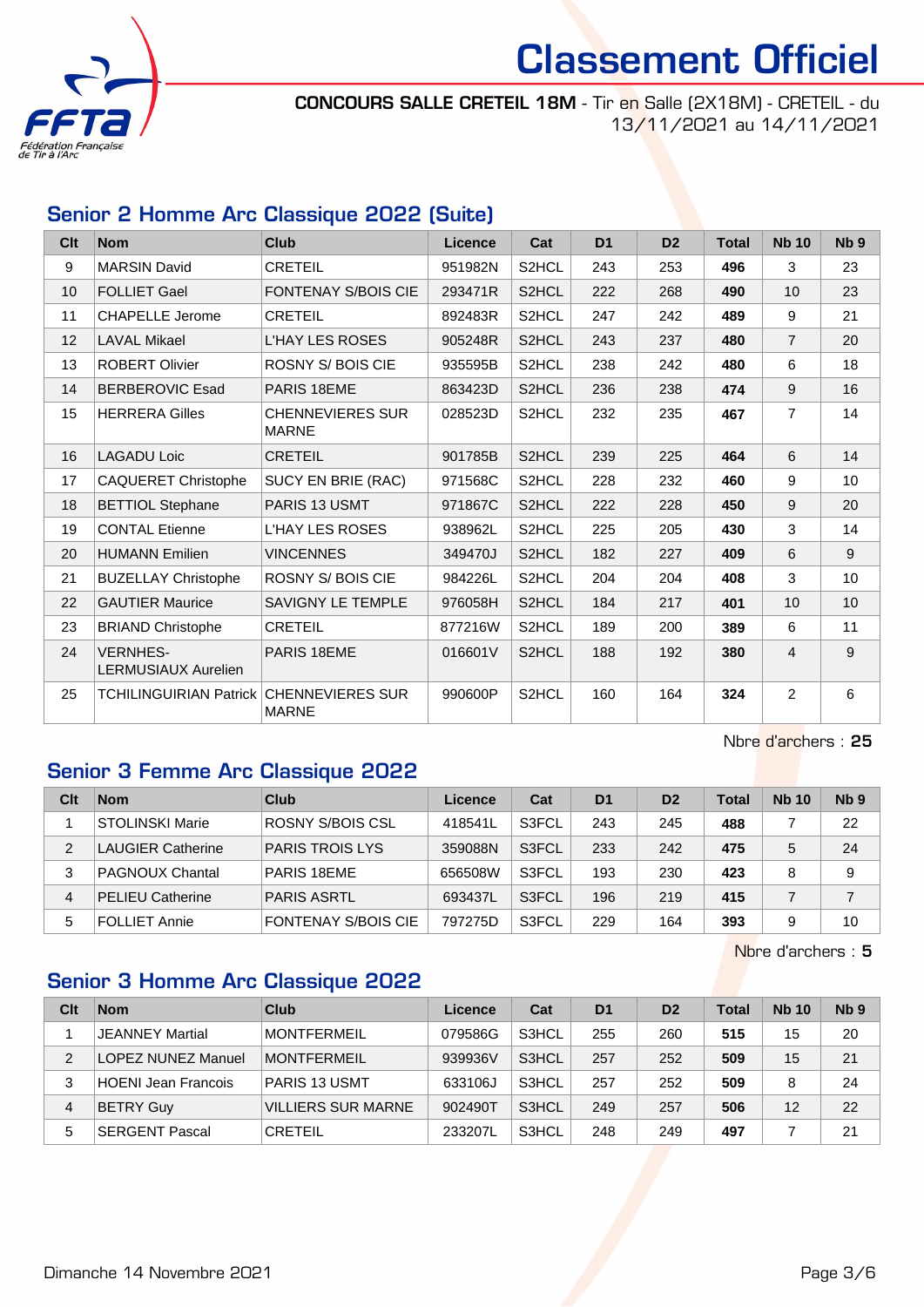

CONCOURS SALLE CRETEIL 18M - Tir en Salle (2X18M) - CRETEIL - du 13/11/2021 au 14/11/2021

## Senior 3 Homme Arc Classique 2022 (Suite)

| Clt            | <b>Nom</b>                   | Club                              | Licence | Cat   | D <sub>1</sub> | D <sub>2</sub> | <b>Total</b> | <b>Nb 10</b>   | N <sub>b</sub> <sub>9</sub> |
|----------------|------------------------------|-----------------------------------|---------|-------|----------------|----------------|--------------|----------------|-----------------------------|
| 6              | <b>HACHET Pascal</b>         | <b>PARIS ASRTL</b>                | 916254D | S3HCL | 227            | 244            | 471          | 5              | 15                          |
| $\overline{7}$ | FOLLIET Pierrejean           | <b>FONTENAY S/BOIS CIE</b>        | 366686X | S3HCL | 229            | 241            | 470          | 6              | 20                          |
| 8              | <b>HARTMANN Thierry</b>      | <b>IVRY SUR SEINE</b>             | 385364Z | S3HCL | 225            | 237            | 462          | 7              | 14                          |
| 9              | MANIEZ Michel                | <b>PARIS ASRTL</b>                | 891867W | S3HCL | 222            | 237            | 459          | 6              | 13                          |
| 10             | RETRO Michel                 | <b>FONTENAY S/BOIS 1ER</b><br>CIE | 857775P | S3HCL | 233            | 212            | 445          | 4              | 14                          |
| 11             | PIOTROWSKI Jean-<br>FranÇois | <b>CHAMPS SUR MARNE</b>           | 972142B | S3HCL | 225            | 205            | 430          | $\overline{2}$ | 13                          |
| 12             | CALVIELLO Marco              | <b>CRETEIL</b>                    | 997843M | S3HCL | 207            | 221            | 428          | 5              | 14                          |
| 13             | <b>TALLONIER Claude</b>      | <b>CRETEIL</b>                    | 614479M | S3HCL | 216            | 206            | 422          | $\overline{4}$ | 10                          |
| 14             | <b>BOUHIER Yvon</b>          | <b>VITRY SUR SEINE</b>            | 775619P | S3HCL | 215            | 205            | 420          | 4              | 9                           |

Nbre d'archers : 14

## Junior Homme Arc à Poulies 2022

| Clt | <b>Nom</b>              | Club             | Licence | ∩~'<br>ual  | D <sub>1</sub> | D <sub>2</sub> | ™otal | <b>N<sub>b</sub></b><br>10 | N <sub>b</sub> <sub>9</sub> |
|-----|-------------------------|------------------|---------|-------------|----------------|----------------|-------|----------------------------|-----------------------------|
|     | <b>NAUDIN</b><br>Thomas | <b>VILLEJUIF</b> | 771040M | <b>JHCC</b> | 264            | 268            | 532   |                            | . .<br>45                   |

Nbre d'archers : 1

### Senior 1 Femme Arc à Poulies 2022

| Clt | <b>Nom</b>                | Club                                    | Licence | Cat                | D <sub>1</sub> | D <sub>2</sub> | <b>Total</b> | <b>Nb 10</b> | Nb <sub>9</sub> |
|-----|---------------------------|-----------------------------------------|---------|--------------------|----------------|----------------|--------------|--------------|-----------------|
|     | DACHET Delphine           | CHENNEVIERES SUR<br><b>MARNE</b>        | 985239M | S <sub>1</sub> FCO | 271            | 272            | 543          | 13           | 39              |
|     | <b>THOMASSIER Estelle</b> | <b>CHENNEVIERES SUR</b><br><b>MARNE</b> | 657306N | S <sub>1</sub> FCO | 268            | 268            | 536          |              | 40              |

Nbre d'archers : 2

### Senior 1 Homme Arc a Poulies 2022

| Clt | <b>Nom</b>      | Club                         | <b>Licence</b> | Cat                | D'  | D2          | Total | <b>Nb</b><br>10 | N <sub>b</sub> <sub>9</sub> |
|-----|-----------------|------------------------------|----------------|--------------------|-----|-------------|-------|-----------------|-----------------------------|
|     | RONDEAU Mathieu | _ECRESNES<br><b>VILLECRE</b> | 460549X        | S <sub>1</sub> HCO | 274 | מדמ<br>ں ہے | 547   |                 | -45                         |

Nbre d'archers : 1

### Senior 2 Femme Arc à Poulies 2022

| Clt | <b>Nom</b>                      | Club           | Licence | יים<br>sal         | D <sub>1</sub> | D2  | 'otal | <b>N<sub>b</sub></b><br>10 | N <sub>b</sub> <sub>9</sub> |
|-----|---------------------------------|----------------|---------|--------------------|----------------|-----|-------|----------------------------|-----------------------------|
|     | <b>IMENORET</b><br>Annie-France | <b>CRETEIL</b> | 820308P | S <sub>2</sub> FCO | 266            | 262 | 528   |                            | 36                          |

Nbre d'archers : 1

## Senior 2 Homme Arc à Poulies 2022

|  | <b>Clt</b> | <b>Nom</b> | Club | Licence | Cat | D <sub>1</sub><br>- - | D <sub>2</sub> | <b>Total</b> | <b>Nb 10</b> | <b>Nb</b> |
|--|------------|------------|------|---------|-----|-----------------------|----------------|--------------|--------------|-----------|
|--|------------|------------|------|---------|-----|-----------------------|----------------|--------------|--------------|-----------|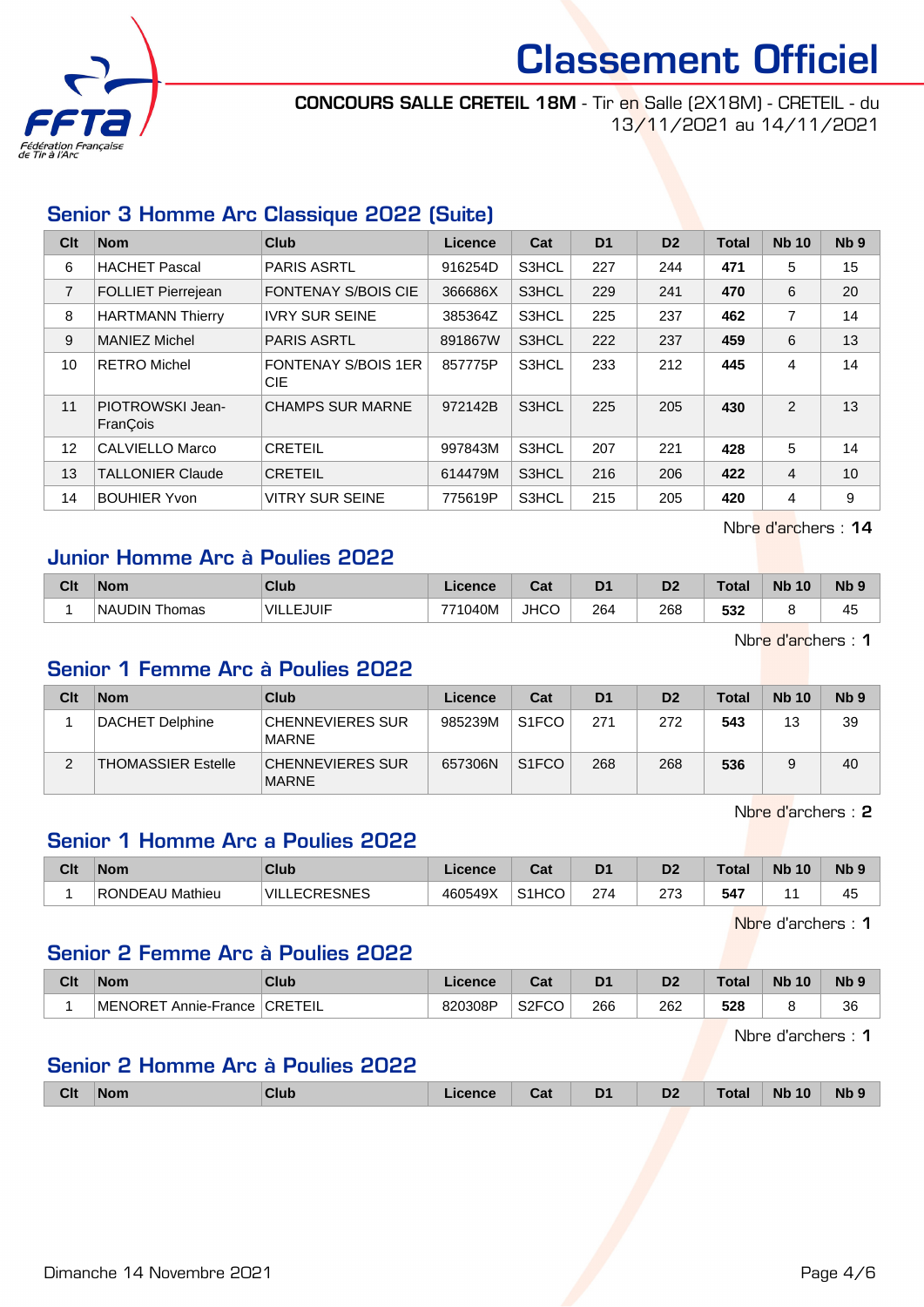

CONCOURS SALLE CRETEIL 18M - Tir en Salle (2X18M) - CRETEIL - du 13/11/2021 au 14/11/2021

## Senior 2 Homme Arc à Poulies 2022 (Suite)

| Clt | <b>Nom</b>                      | Club                                    | Licence | Cat                            | D <sub>1</sub> | D <sub>2</sub> | <b>Total</b> | <b>Nb 10</b> | N <sub>b</sub> <sub>9</sub> |
|-----|---------------------------------|-----------------------------------------|---------|--------------------------------|----------------|----------------|--------------|--------------|-----------------------------|
|     | <b>LETERRIER Laurent</b>        | <b>CHENNEVIERES SUR</b><br><b>MARNE</b> | 210557S | S <sub>2</sub> HCO             | 275            | 278            | 553          | 22           | 29                          |
| 2   | <b>UBALDO Antoine</b>           | <b>VILLECRESNES</b>                     | 640338V | S <sub>2</sub> HCO             | 274            | 274            | 548          | 14           | 40                          |
| 3   | <b>GUILLON Nils</b>             | <b>ST GEORGES LE</b><br><b>PERREUX</b>  | 690871X | S <sub>2</sub> H <sub>CO</sub> | 275            | 271            | 546          | 9            | 48                          |
| 4   | <b>GREMERET Jean-</b><br>Claude | <b>VILLECRESNES</b>                     | 878860H | S <sub>2</sub> H <sub>CO</sub> | 264            | 280            | 544          | 17           | 40                          |
| 5   | <b>CORREIA Mario</b>            | <b>CHENNEVIERES SUR</b><br><b>MARNE</b> | 944051T | S <sub>2</sub> H <sub>CO</sub> | 257            | 249            | 506          | 7            | 30                          |
| 6   | <b>FORMAUX Eric</b>             | <b>CRETEIL</b>                          | 362769P | S <sub>2</sub> HCO             | 267            | 122            | 389          | 8            | 24                          |

Nbre d'archers : 6

## Senior 3 Femme Arc à Poulies 2022

| Clt | <b>Nom</b>                | Club              | Licence | Cat   | D <sub>1</sub> | D <sub>2</sub> | <b>Total</b> | <b>Nb 10</b>        | <b>N<sub>b</sub></b> |
|-----|---------------------------|-------------------|---------|-------|----------------|----------------|--------------|---------------------|----------------------|
|     | LE MESTRE Marie<br>Carmen | <b>SAINT MAUR</b> | 842653C | S3FCO | 269            | 269            | 538          | $\overline{ }$<br>- | 36                   |

Nbre d'archers : 1

## Senior 3 Homme Arc à Poulies 2022

| Clt | <b>Nom</b>            | Club             | Licence | Cat   | D1  | D <sub>2</sub> | Total | <b>Nb 10</b> | N <sub>b</sub> <sub>9</sub> |
|-----|-----------------------|------------------|---------|-------|-----|----------------|-------|--------------|-----------------------------|
|     | MENORET Henri         | <b>CRETEIL</b>   | 836007D | S3HCO | 280 | 274            | 554   | 20           | 36                          |
|     | <b>GUILLAMOT Yves</b> | <b>CRETEIL</b>   | 828203W | S3HCO | 266 | 275            | 541   | 19           | 27                          |
| ົ   | ALLAM Michel          | <b>VINCENNES</b> | 872615V | S3HCO | 269 | 269            | 538   | 12           | 37                          |

Nbre d'archers : 3

### Adultes Homme Bare Bow 2022

| Clt            | <b>Nom</b>                | Club                                     | <b>Licence</b> | Cat                            | D <sub>1</sub> | D <sub>2</sub> | <b>Total</b> | <b>Nb 10</b>   | Nb <sub>9</sub> |
|----------------|---------------------------|------------------------------------------|----------------|--------------------------------|----------------|----------------|--------------|----------------|-----------------|
|                | VAN HAELUWYN<br>Fabrice   | <b>BUSSY ST GEORGES</b>                  | 911441X        | S2HBB                          | 248            | 244            | 492          | 8              | 17              |
| $\overline{2}$ | MARCIA Jean Louis         | <b>FONTENAY S/BOIS 1ER</b><br><b>CIE</b> | 877984F        | S3HBB                          | 228            | 220            | 448          | 7              | 11              |
| 3              | KAOUACHI Abdessamad       | <b>SEVRAN</b>                            | 884799N        | S <sub>2</sub> HBB             | 224            | 212            | 436          | $\overline{7}$ | 6               |
| 4              | <b>CASAMATTA Francois</b> | <b>PARIS ARCHERS</b>                     | 875545E        | S <sub>2</sub> H <sub>BB</sub> | 204            | 208            | 412          | 9              | 7               |
| 5              | <b>BOURGES Michael</b>    | <b>DRAVEIL SENART</b>                    | 460384T        | S3HBB                          | 211            | 199            | 410          | 4              | 10              |
| 6              | <b>HILDEBRAND Eric</b>    | DRAVEIL ORME                             | 832541L        | S <sub>2</sub> H <sub>BB</sub> | 204            | 170            | 374          | 2              | 9               |
| 7              | PERREAU Fabien            | <b>SAINT MAUR</b>                        | 636491N        | S2HBB                          | 56             | 73             | 129          |                | 3               |

Nbre d'archers : 7

Nombre total d'archers : 104

Club Organisateur :

0894256 U.S.CRETEIL TIR A L'ARC

Arbitre responsable : 397028C BORDIER PASCAL